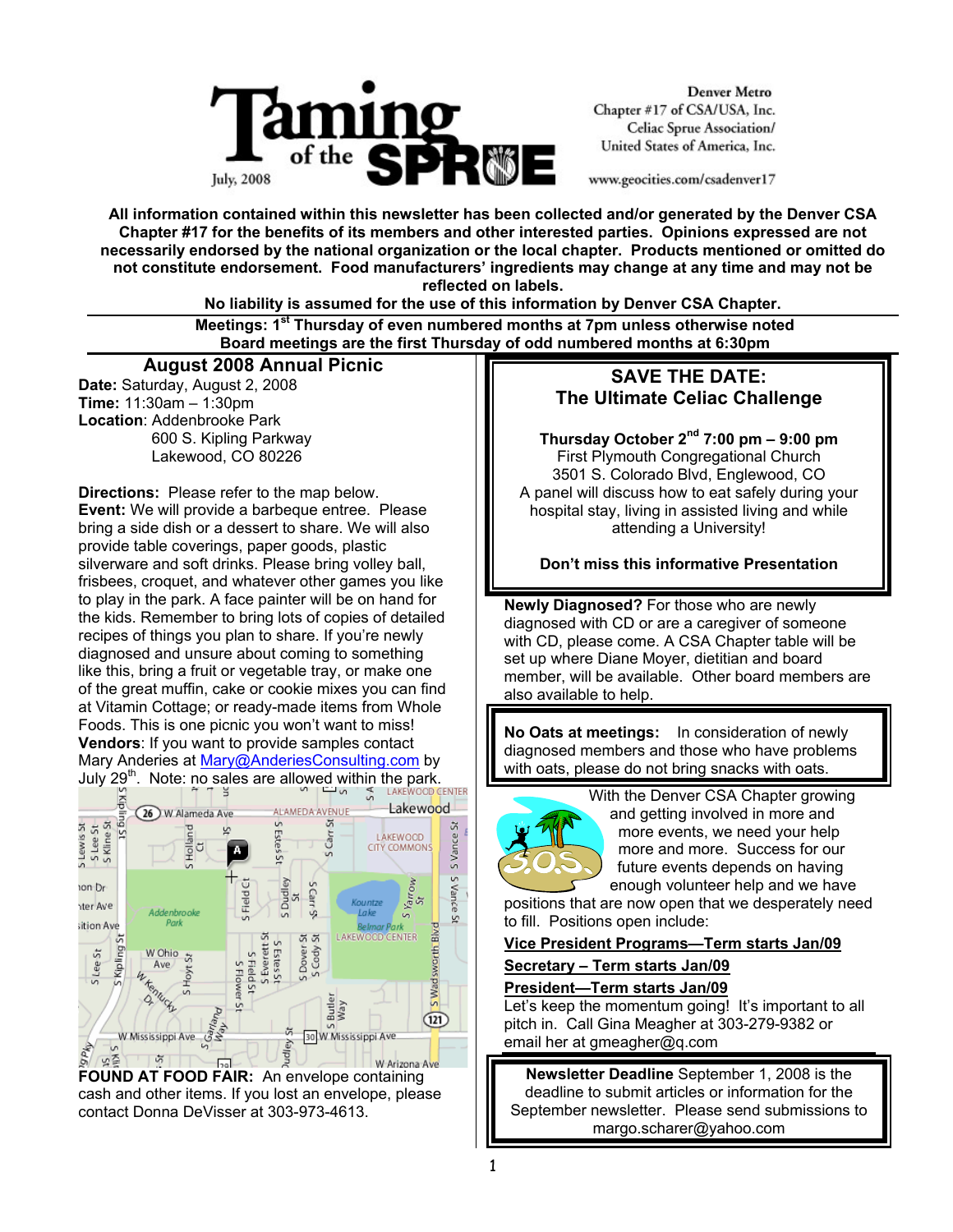## **Second Annual Gluten Free Fair!!!**



There were plenty of smiles and full stomachs on hand at the second annual Gluten Free Fair. Over 500 people from all over Colorado attended. There were many local companies, old and new, with their goods and services like **Deby's Gluten Free, Smart Cookie, Rheinlander's, J.E.N and High Country Mixes**. **King Sooper's** was at the event, along with several of their GF suppliers, many of which will be available at participating King Sooper's around July  $9<sup>th</sup>$ . Cel-Kids provided face painting. This event was not to be missed and we're looking forward to next year! Thank you to all the Denver CSA committee members who organized and delivered this great event. Thank you to participating vendors.

### **FOR A FULL LIST OF VENDORS SEE CSA DENVER WEBSITE: http://www.geocities.com/csadenver17/**

A note from a celiac princess (Mary Anderies): **FAIR MAIDEN SEEKS BREAD FIT FOR A PRINCE**  A fair maiden set forth to find bread worthy of a royal crown at the Incredible, Edible Gluten-Free Food Fair. This maiden has certainly kissed a number of frogs and encountered many an oaf in her quest for the perfect loaf. Deby's mock-rye has been a loyal and long time suitor. Other princely contenders for her fair hand were spotted at the Fair. The Rheinlander's Graham bread flaunted his chivalrous old world charm. Udi's Bakery will soon be hailed a conquering hero at King Soopers castle. Outside the Bread Box has introduced its new line of Imagine breads- a fairy tale come true!



## **Celiac Friendly Restaurants**

From Renita Anzinger - **Ted's Montana Grill** at Southland's shopping center, 6105 South Main Street, Suite 101, Aurora, CO 80015 in Aurora does an excellent job. Angelo is the proprietor and he has done a very good job of training his staff. You can request a gluten free menu at Ted's or you can go online to

http://www.tedsmontanagrill.com/nutrition\_gluten\_fre e.html. From Margo Scharer - There are several Ted's in Colorado. Upon calling several, it appears that many Ted's train and understand the GF needs.

From Gina Meagher **- Restaurant 4580**, a family restaurant at 4580 Broadway, Boulder 80304 has a Gluten Free menu. Gina talked with their owner, Martin Hammer. She tried their Bacon Wrapped Dates (chorizo stuffed medjool dates wrapped with apple wood smoked bacon in a paquillo pepper sauce), which were quite delicious.

**Garlic Jim's Pizza** at 3982 Red Cedar Dr., Suite A, in Highlands Ranch (303- 346-5467) is now serving 12" GF pizzas for take out and delivery. There are a variety of GF toppings and sauces. Check with their managers for ingredient info. GF cheesy garlic bread is also available.

From Lynette Davis**- Kona Grill** in the Cherry Creek mall has a GF menu and GF soy sauce. The sweet chili sauce, not glaze, is also GF. Remind them to use a clean grill surface for your entrée. Ask for Hunter, the chef, if you have any questions.

From Jon Baluha **- Moose Hill Cantina** at 11911 W Colfax Ave, Lakewood and 955 S Kipling Pkwy, Lakewood has a gluten free menu. For those who like Mexican, this is another alternative. We enjoyed our meal. Also, the liquor store next to King Soopers on the corner of Kipling and Florida has gluten free beer. One is Anheuser Busch's "Redbridge"

From Jon Baluha **- Los Dos Potrillos**. 10065 West San Juan Way. Littleton, CO, 303.948.1552 provides excellent GF options. **T**he food is very good and most of it is gluten-free. They do not have a glutenfree menu, but can make most items on their very extensive menu gluten-free. One can call ahead for gluten-free chips; otherwise, the chips are fried in oil which is cross-contaminated from gluten containing products fried in the same oil.

**Gluten Free Bakery Space for Rent** Lauren A. Sternberg, owner of GF company, Smart Cookie, has a large, GF bakery in Central Denver that she would like to rent out part time. This includes about 500 square feet of storage space that could be used for GF storage. If interested contact Lauren: lsternberg@qwest.net or 303.589.6041 (phone)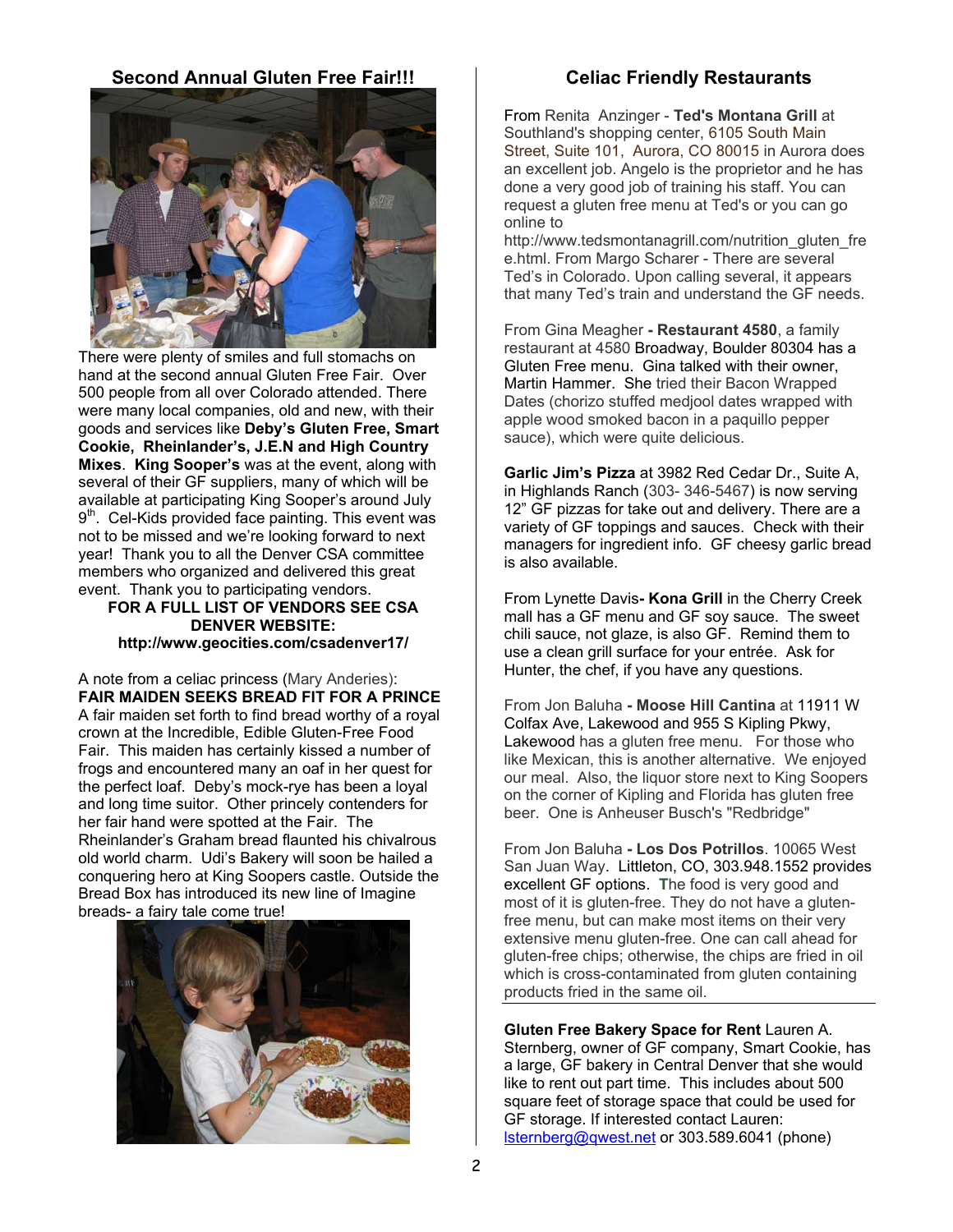

# **Speaking Gluten Freely**

From Seth Mendelsohn: **Simply Boulder**, a Boulder company, has GF dressings – Coconut

Peanut & Honey Mustard & marinades - Lemon Pesto, Truly Teriyaki & Zesty Pineapple. These are sold at the Boulder Farmers Market and will soon be in several stores. They are made in a shared facility with wheat products, but, as the owner of the company, I am confident there is no cross contamination.

From Deby's GF: A prize wheel will now be at **Deby's** on **Mondays through Wednesdays**. Here's how it works: each time you spend \$25 or more on a single visit, you get to spin the prize wheel. On it are free appetizers, \$5 gift cards, free drinks, free bread and more – even a \$25 gift card. Prizes are redeemable on your next visit. Our Monday through Wednesday hours are 10 – 6 for groceries and pizza; open for lunch until 2 pm. Thursday hours are  $8 - 8$ and Friday and Saturday  $8 - 9$ . Also, we are again offering an extra \$5 on gift card purchases of \$25 or more. Use the gift card on your next visit to Deby's. Thank you for your support!



**Udi's Bakery** is now producing a Gluten Free line of foods which will be distributed at participating King Sooper's. They are moving their traditional bakery to Louisville and will make their current bakery at 101

E. 70th Ave. their dedicated Gluten Free bakery. Product line will include a line of breads and pastries created to satisfy the needs of the increasing number of our customers who require gluten-free foods. Ask for them at your bakery of your King Sooper's store.

**Canino's Sausage Co.**, a sausage company owned and operated by Denver gluten intolerant, Diana Payne, supplies many retail stores in the Denver Metro and surrounding areas, including Safeway, Albertsons, Super K-Mart, and Sam's Club. They produce many different varieties of sausage; Mild, Hot and Sweet Italian, Bratwurst, Breakfast, German, Chorizo, Polish, and Cajun. The pork is all natural, in addition, products are free of Gluten, Wheat, Soy, Nitrates, Preservatives, MSG, Dairy, and have no Artificial Colors. Canino's is approved by the Celiac Sprue Association and will be changing our label to include the Celiac Sprue Association Seal. Please ask for our product at King Soopers, and Costco to help us get back into these stores.

**Abrusci's** is now carrying **Sweet Escape Pastries** pizza crusts. It's a GF bakery located in Longmont and provides delicious breads, pizza crusts and pastries. 1111 Kimbark St, 720-204-2062 www.sweetescpastries.com

**HORMEL FOODS** has **ADDED** the following items to their GF list, at www.hormelfoods.com

Please add these to your 2007 Product List:

- Microwave Chicken with Vegetables & Rice Soup
- House of Tsang Hot Chili Sesame Oil (no longer called Hot Chili)
- Valley Fresh Family of Products: Chicken, Turkey and Broth
- Hormel Crumbled Sausage
- Hormel Natural Choice Pre-packaged Refrigerated Lunch Meats (3): Grilled and Oven Roasted Chicken Strips, Roast Beef
- Jennie-O Turkey Store So Easy Glazed Breast Filets: BBQ, Honey Glazed

**PLEASE DELETE the HORMEL FOOD** items: DiLusso Olive Oil, Hormel Chicken Tamales, Hormel Pre-packaged Refrigerated Spiced Ham Luncheon Meat, Jennie-O Blue Ribbon Turkey Breast

From Tori Roosevelt - **goodEbars** are now available at the following Vitamin Cottage Natural Grocers: Boulder - 2355 30th St Lafayette - 100 W. South Boulder Rd Lakewood South - 3333 S. Wadsworth Blvd Tech Center - 9670 E. Arapahoe Rd. When shopping, please thank the store manager for carrying this product - In most stores you'll find goodEbars in the refrigerated section. If your favorite Vitamin Cottage is not yet offering goodEbars, talk to the store manager and/or fill out a green comment card. visit www.goodebar.com for additional product information."



## **BROTHERS BARBEQUE - GLUTEN ALERT**

**Brothers Barbeque** has confirmed that all its sauces contain Worcestershire Sauce, which contains soy sauce, which contains undisclosed wheat. Many of its sauces also contain beer. At this time none of its sauces should be considered gluten free. They may reformulate their sauces in the future and will let CSA know if they switch to a Gluten Free brand of soy sauce.

June 10, 2008 **Leiner Health Products** Inc., is recalling "Liquimax Complete Nutrition Multivitamin Formula" due to undeclared fish, wheat, almond, pecan, and/or walnut. The product was distributed nationwide in retail stores. The product was in 32-oz. plastic bottles with the UPC 7497052290, 7497023607, or 7497023696. Consumers may call (800) 533-8482 for a full refund.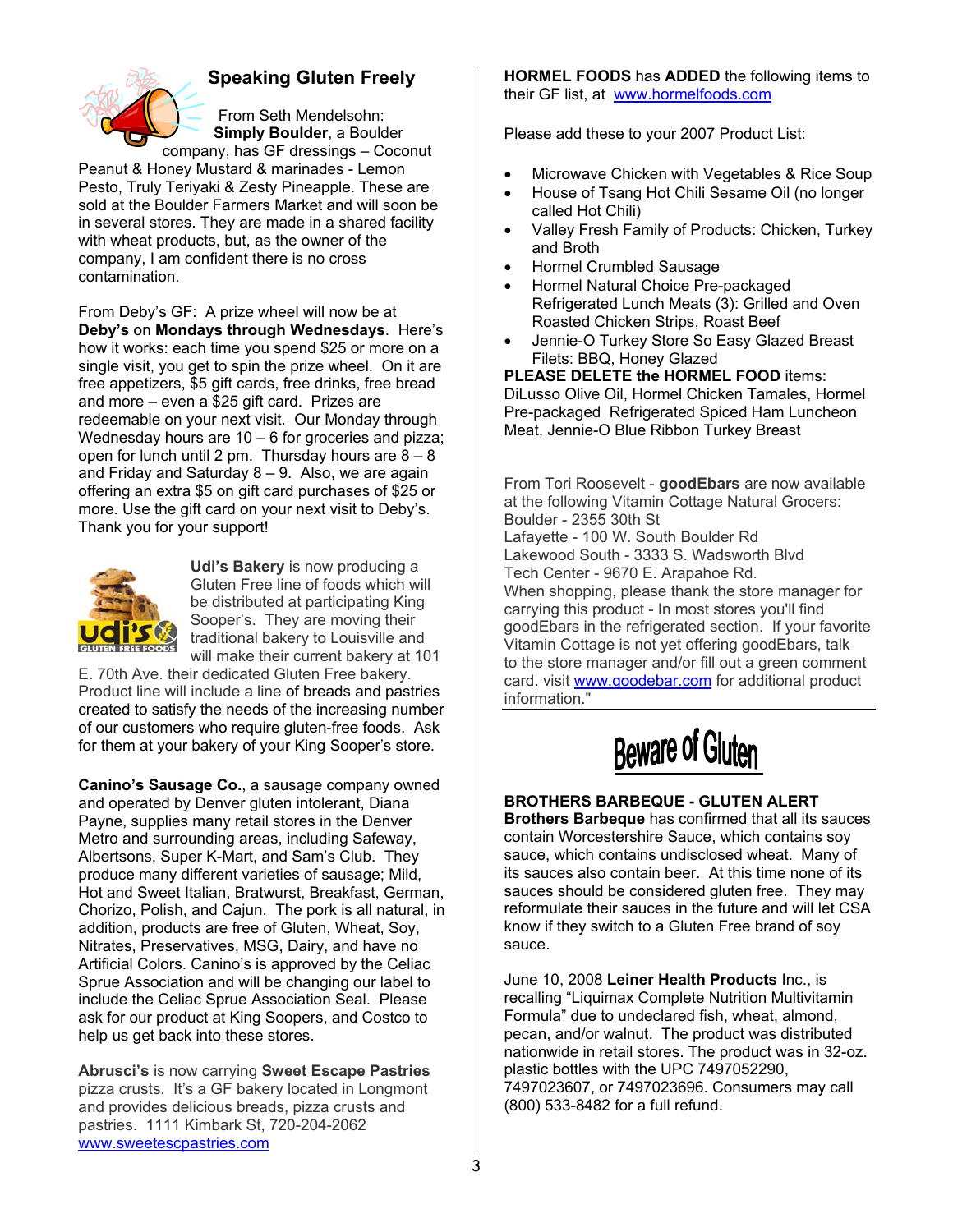

# **Classes and Events !!**

### **Boulder County Celiacs' Picnic**

The Boulder County Celiacs (Newest CSA Chapter # 138)

will hold their annual summer picnic. Hamburgers, Grilled Chicken, and GF French Fries are being donated by Red Robin, along with several other dishes from other event sponsors. Please bring your favorite hamburger bun and folding chair. **Date:** July  $27^{th}$ , 2008 3:00 pm – 7:00 pm **Location**: Willow Creek Farm Park in Longmont www.BoulderCountyCeliacs.com

## .**West Area Celiac Group Social** (Golden,

Evergreen, Morrison,Conifer) met at Beau Jo's pizza in Evergreen for delicious pizza and lots of interaction and information sharing on May 17/08. The next outing will be Sat. Sept 20th at a location yet to be determined. Please call Bev Haney at 303 670-0063 for suggestions for GF dining in the foothills area. Call her in early September for information on the chosen location.

## **Alternative Cook, Jean Duane's Presentations**

**Vitamin Cottage / Natural Grocers Topic: Living Deliciously without Gluten and/or Dairy:** *How to substitute ingredients to make outstanding dishes that are free from gluten and/or dairy.*  **July 19 10:00 AM Fort Collins**



**July 26 10:00 AM Parker August 2 10:00 AM Pueblo August 13 7:00 PM Colorado Springs Whole Foods / Highlands Ranch Topic: Making GF Summer Treats**

*How to make some delicious summer GF treats including crunchy chocolate peanut butter clusters, a no-bake brownie 'to die for' and pumpkin seed butter for your favorite crackers.*  **July 26 2:30 PM Highlands Ranch** 

### **Little Green Steps Preschool & Moms Day Out Program**



Little Green Steps has a nurturing, inhome, **gluten free** setting, and is located in Parker Colorado. It is the joint venture of two mothers of gluten intolerant/celiac kids who are devoted

to raising and educating holistic children, to protecting the environment, and to serving the community. The Program is M/W/F. Moms Day Out is ages 1-3 years; Preschool is ages 3-5 years. For more information, please visit www.LittleGreenStepsKids.com or contact the teachers, Marissa Johnson and Shawnette Erdos at littlegreensteps@yahoo.com.

## **2008 CSA Annual Conference: Harvesting Knowledge of Celiac**

**Disease** October 17-19, 2008 LaVista, Nebraska



Come learn about Celiac Disease with Peter H. R. Green, MD and Blake Paterson, MD, former CEO of Alba Therapeutics and more**.**  Researchers, healthcare professionals, dietitians, authors, chefs, restaurant owners, and gluten-free food vendors from across the US participate in this annual educational event. Hotel stay includes complimentary GF breakfast and GF happy hour. For more information and registration see**: http://www.csaceliacs.org/Conferences/2008Annu alCSAConference.php**

**Chef, Maria Cooper**, formerly at Café Zesta, a prominently GF, dairy-free restaurant in Boulder is now offering gluten-free and dairy-free affordable meals-to-go, catering, and personal chef work. She also will do cakes, and other allergen-free sweets. For more information see www.chefmariacooper.com or call Chef Maria Cooper 303-549-1517

### **Introduction To The GF Diet and Celiac Disease** Presented by Diane Moyer, M.S.,R.D.,C.D.E.

This 3 hour class offers an introduction to the glutenfree diet and a basic explanation of Celiac Disease: "safe" foods, "unsafe" foods, what to look for on food labels, how to stock your kitchen, eating out and more. Cost is \$45.00 (includes a copy of the Denver Metro *Gluten-Free Products List*). Call 720-560-3734 for more information

## **CANCELLATIONS**

- Phipps Mansion GF Lecture Series are cancelled for 2008. For more information, please see **www.theglutenfreelifestyle.com.**
- CrazyQFarms Bakery GF Country Picnic

## **\* \* IN THE NEWS \* \***

On 5/23/08 President Bush signed the Genetic Information Nondiscrimination Act (GINA). This legislation is vital to all individuals who have, or whose family member may have, a genetic



condition like CD. This legislation stops all health insurers from *requiring* individuals to get genetic tests. However, the new law does not prevent insurers from declining to offer coverage, based on an individual's current health status. Therefore, if you already are diagnosed with celiac disease, an insurance company can refuse to offer you insurance. It does not require an insurance plan to pay for genetic tests. For more information see http://www.dnapolicy.org/resources/WhatGINAdoesa nddoesnotdochart.pdf.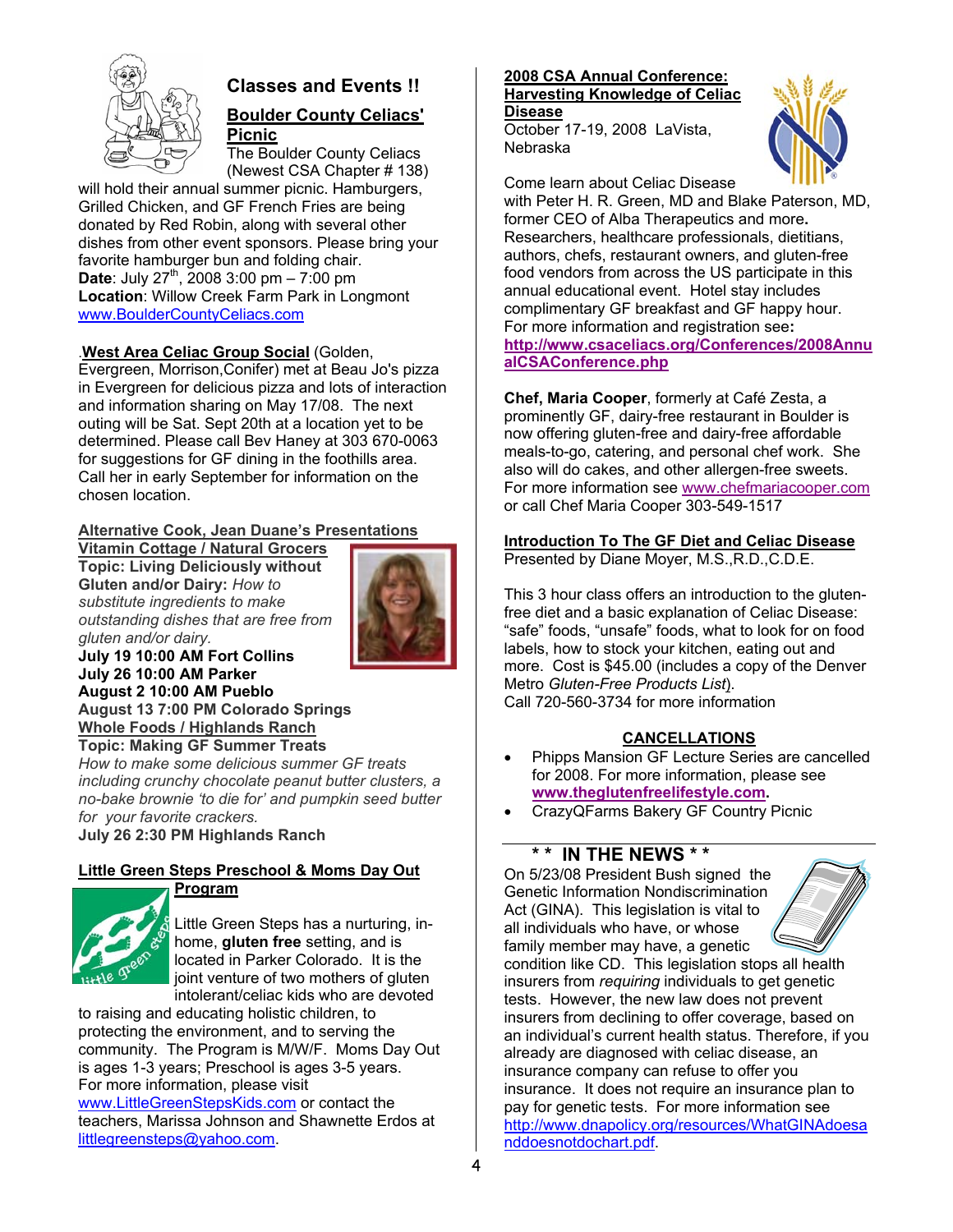

# **CELIACS ONLINE**

### **Celiac Help**

**http://glutenfreeforum.com/** This web site offers help, support and

advice for people living with CD. There are many groups that focus on pre-diagnosis, healing and recovery, food etc.

**Back to School:** http://www.dallasrock.org/pdf/ schoolGFList.Pdf provides a great list of GF foods and a note for teachers who need to understand what CD is and what candy/foods are safe to consume.

**Gluten Free Frugal:** A website and blog about a family who needs to keep GF frugally offers advice and ideas. One article discusses their 5 Basic Rules for Eating Gluten Free On a Budget. Their website goes into more detail on each of these areas. For more information see

http://glutenfreefrugal.blogspot.com/2007/10/my-5 basic-rules-for-eating-gluten-free.html

5 Basic Rules for Eating Gluten Free On a Budget:

- 1. Make the best possible use of naturally glutenfree foods.
- 2. Use prepared gluten-free products judiciously.
- 3. Save money in other areas.
- 4. Never stop learning.
- **5.** Maintain your sense of humor, if you can.

## **RESEARCH UPDATES:**

**http://www.medpagetoday .com/MeetingCoverage/D DW/tb/9445** provides an

excellent 45 minute summary of the current celiac research. Dr. Green hosts this summary. He



emphasizes that although the safest way of treating celiac disease is through a GF diet, 10-30 % have a failure to respond to the diet or symptoms return at some point and 30-50 % of people lapse in diet due to cross-contamination. Only 5 % of individuals are diagnosed in US.

For a full list of celiac disease clinical trials see http://clinicaltrials.gov/ct2/results?term=celiac+

Washington State University researcher Diter von Wettstein has been awarded a four-year, \$837,000 grant from the National Institutes of Health to further work on development of wheat varieties safe to eat for those suffering from Celiac disease. He has discovered a fully-viable, lysine-rich mutant which lacks gliadin-type proteins in barley, showing the way to make Celiac-safe wheat.

**GLUTEN FREE RECIPES** 



**From the GIG Conference** 

**GREAT GRANOLA BARS**

Reprinted with permission by Jennifer Cinquepalmi

1 C. brown sugar

- 2/3 C. peanut or almond butter
- $\frac{1}{2}$  C. honey
- ½ C. GF margarine, melted
- 2 tsp. GF vanilla
- 3 C. GF oats
- ½ C. shredded coconut
- ½ C. salted sunflower seeds
- ½ C. dried fruit (optional)
- 1 ½ C. GF crisp rice cereal

 Preheat oven to 350 degrees. Combine all ingredients; mix well. Press evenly into a sprayed jellyroll pan. Bake 15-20 minutes.

### **PERFECT PUMPKIN MUFFINS**

Reprinted with permission by Jennifer Cinquepalmi

- 1 ¾ C. GF Sorghum Flour Mix\*
- 1 C. brown sugar 1 tsp. cinnamon
- 2 tsp. baking powder  $\frac{1}{2}$  tsp. allspice
- 1 tsp. baking soda  $\frac{1}{4}$  tsp. nutmeg
- 1 tsp. xanthan gum  $\frac{1}{4}$  tsp. cloves
- $\frac{1}{2}$  tsp. salt
- 2 eggs (or ¼ C. flaxseed meal in 1/3 C. water)

% C. canola oil<br>3 Tbsp. water

1 can (15 oz) pumpkin puree Preheat over to 350 degrees. Combine all ingredients, mixing well. Divide into sprayed muffin tins. Bake 20-25 minutes or until done.

 \*Sorghum Flour Mix: 7 C. Sorghum Flour, 2 C. Potato Starch and 1 C. Tapioca Flour.

## **\*\*\*\* MEMBERSHIP RENEWALS \*\*\*\***

 If you see "LAST ISSUE" on your newsletter it means that it is time to renew your subscription to CSA Denver. Dues are \$15.00/year For more information, or if you have any questions, please call Donna DeVisser at 303-973-4613. Make check payable to "Denver Metro Chapter #17, CSA/USA". **Please see membership form at the end of the newsletter.**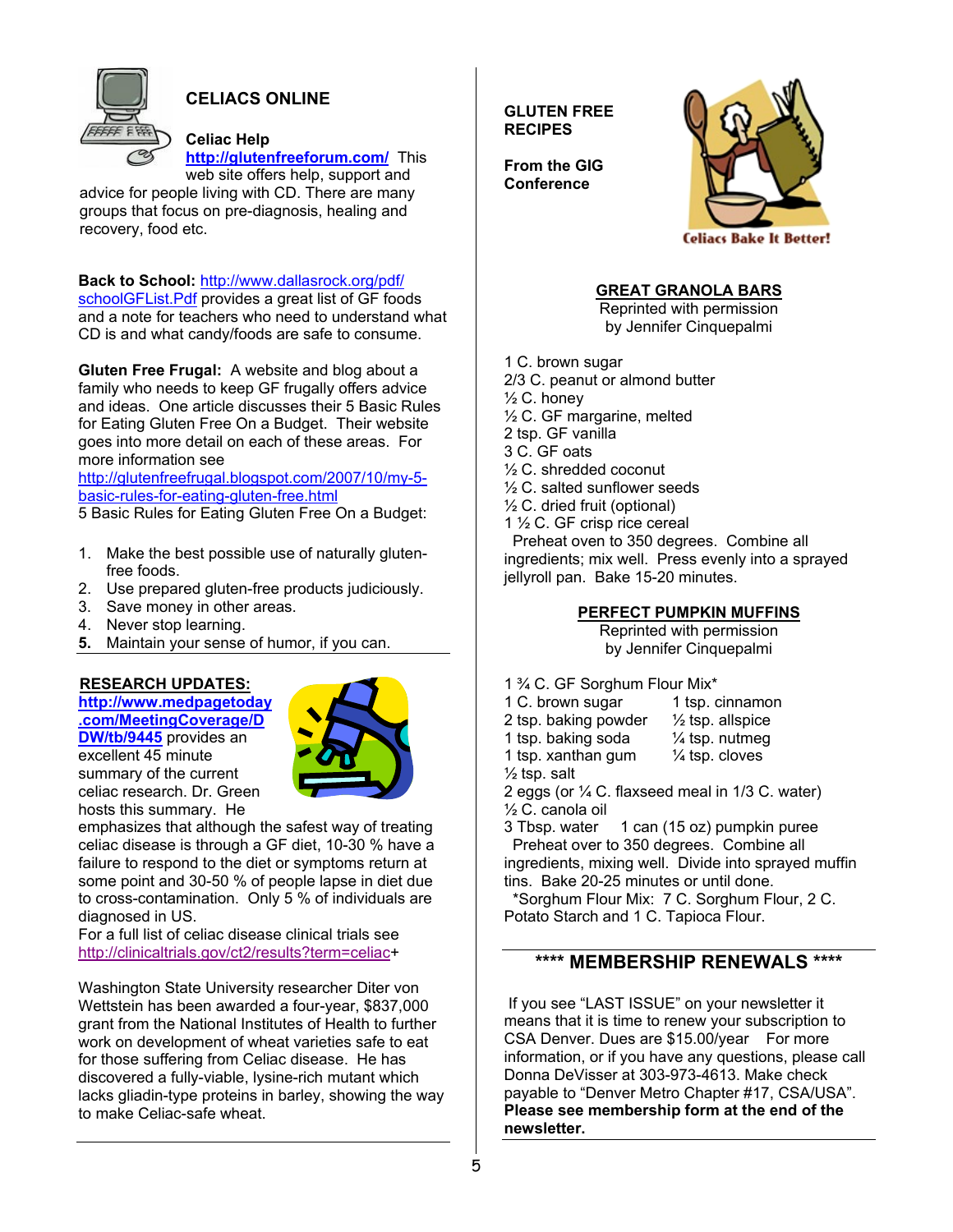### **2008 GIG CONFERENCE HIGHLIGHTS**



 **Denver's Carol Fenster** opened this year's Gluten Intolerance Group meeting in Dallas, Texas, with "Getting Into the Whole Grain Habit." Higher intake of grains can 1) lower rates of heart disease 2) reduce risk of gastrointestinal

cancer 3) help overall gastrointestinal health 4) reduce diabetes risk and maintain glucose levels 5) help with better weight management and 6) reduce belly fat. The USDA recommends 3-5 daily servings, each a ½ cup cooked brown rice or other grain, cooked hot cereal or 1 ounce uncooked brown rice or other grain. She recommends cooking whole grains in a rice cooker or pressure cooker (they cook faster than stovetop) or even cooking them overnight in a slow cooker. For that, use a general ratio of 1½ cups grains to 3 or 4 cups of water or broth. Set the slow cooker at the low or warm setting and cook the grains for 8 hours or overnight. Carol is teaming up with GFree, an online weekly menu planning service beginning Sept. 1<sup>st</sup>. GFree does all the legwork. For \$10/month, they offer weekly dinner recipes all using approved GF ingredients and the shopping list. Choose your weekly menu from 10 selections each week. Print out the grocery list and shop once for the entire week. Go to www.GFreeCuisine.com.

### **Cathy Breedon, PhD, RD, CSP,**

**FADA** presented "Super Foods for Super Nutrition." Her top tip was to "eat all the brightly colored vegetables and fruits that you can get your hands on!" She says aim for 9 servings a day, which seems like a lot since many people eat very few.



Cathy really hit on new info coming out about Vitamins K & D.

 Vitamin K, found in dark leafy greens, is now recognized as critical to reduce osteoporosis, cardio disease, kidney stones and liver cancer risks. It is low in the American diet. This info is so new that K is not included in most multivitamins currently on the market. Find a "Vitamin K" handout on her website.

 In the northern third of the country, vitamin D deficiency is considered to be "an unrecognized epidemic." Inadequate vitamin D is associated with increased risk of diabetes, MS, cancer of the breast, colon, prostate, endometrium and pancreas, heart disease, muscle weakness/falls, muscle pain, osteoporosis, rheumatoid arthritis and osteoarthritis.

 Normal blood work doesn't include levels for K & D. You have to ask for them and she suggests everyone get them checked. And keep in mind, the RDA for K & D are not taking any malabsorption into account. If your celiac disease is in good control, the RDA should be fine. If your CD is NOT in good control, you could easily have a seriously inadequate intake. For more info, go to www.meritcare.com and type "Cathy Breedon's Handouts" in the "search box."

### **Shelley Case, RD** presented

"Managing Weight on a GF Diet." Weight gain while eating gluten free can be caused by 1) villi healing 2) increased absorption of nutrients and calories 3) and eating no longer makes us sick. ALSO, gluten free products are often 1)



higher in fat, sugar and calories and 2) lower in B vitamins, iron and fiber. For losing weight, she recommends eating lower-energy-dense foods with 0-1.5 calories/gram, like most fresh fruits and vegetables, fat-free yogurt, broth-based soups, etc. She says a recent study showed participants felt full on the low-energy-dense diet after eating just over half the calories they consumed as compared to feeling full on the high-energy diet at twice as many calories. Medium-energy-dense foods with 1.5-4 calories/gram include bagels, dried fruits, hummus, part-skim mozzarella, etc. High-energy-dense foods with 4-9 calories/gram include cookies, crackers, butter, margarine, bacon, etc. She says ready-made GF foods are not always a healthy alternative due to the higher fat content to make the item tastier.



**Dr. Alessio Fasano** was GIG's featured banquet speaker. He said the future of research into celiac disease is in 3 areas: 1) detoxification of gluten-containing grains. Results should be seen in the next couple years. 2) Vaccine –

would inoculate against the damage caused by gluten. Results are not expected for many years yet. 3) The anti-zonulin pill (AT-1001) taken 15-20 min. before the meal would be good for 2 hours. Phase III of the clinical trial phase is currently underway with failure still possible. It will take perhaps 3-5 more years. Find Fasano at www.celiaccenter.org.

 Breakfast with Dr. Fasano was an item on GIG's live fundraising auction following Saturday night's banquet. He 'sold' for a very nice \$850.00!!

**Andrea Levario**, Director of the American Celiac Disease Alliance (ACDA) says a major goal of theirs is to improve the availability and access to gluten-free



meals in schools for students with celiac disease. Recently, the ACDA was approached to work on a collaborative project which will help move them closer to achieving that goal. One of the first steps of the project is to determine the level of interest for gluten-free school

lunches, which they did by opening an online survey (closed July  $2^{nd}$ ) about where lunches come from for kids with CD. Find out more at: www.americanceliac.org/news.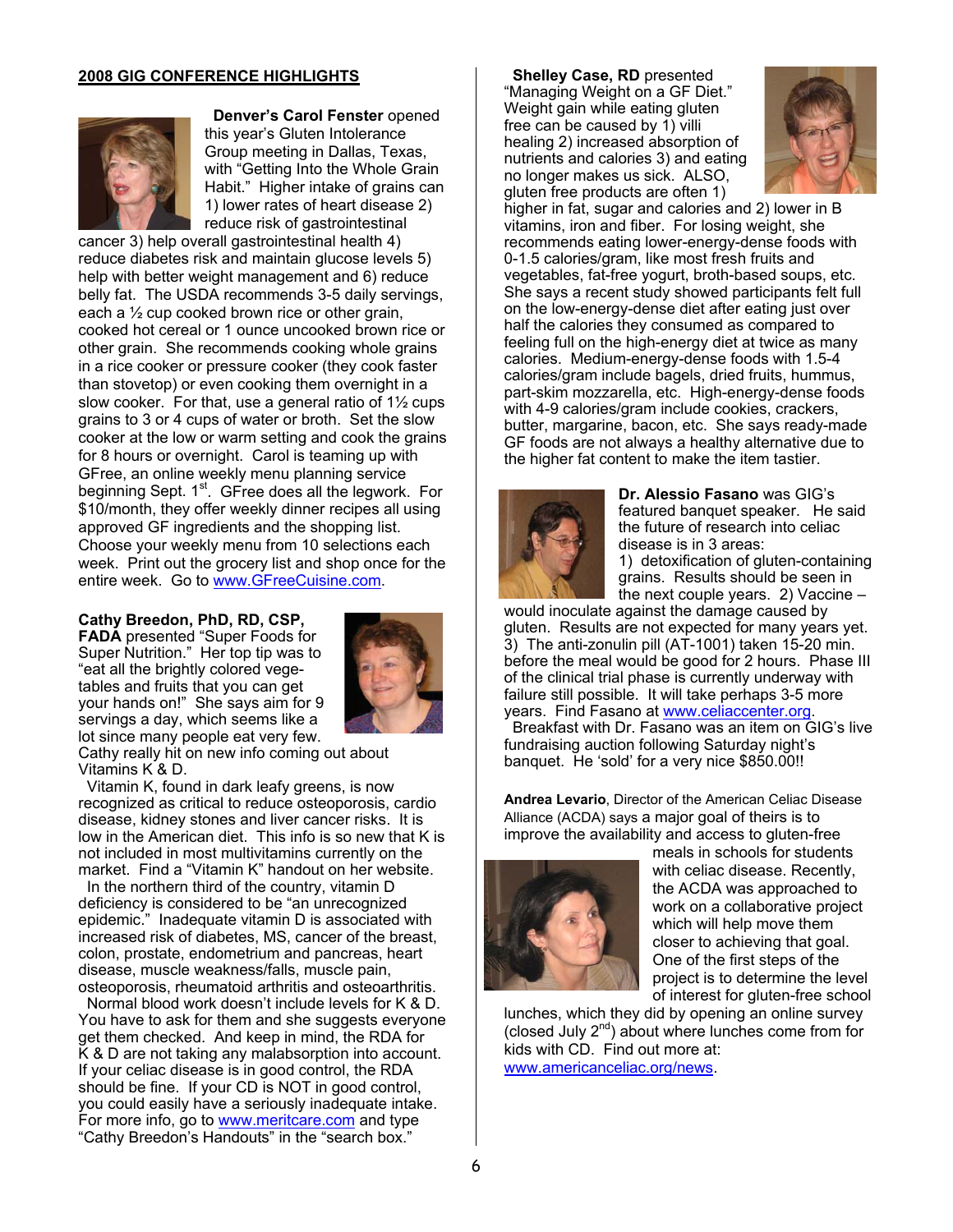**Dr. Joseph Murray** of the Mayo Clinic spoke about what happens when people do not improve on the gluten-free diet. There are many possible reasons for this, (besides gluten contamination), including parasites, bacterial



overgrowth and other medical conditions. Other people may initially get better and then at some future point get worse again, while remaining glutenfree. Reasons for this may be more serious than reasons why people fail to improve in the first place. At the Mayo Clinic, they treat a lot of people in both categories. He emphasized the importance of having a complete diagnostic work-up at the time of the initial diagnosis. In the case of someone failing to improve, they can then go back and look at all the initial tests, including the actual biopsy slides. This would be much better than to request someone to undergo a gluten challenge to repeat all the tests. He stated he does not give a specific time frame for a gluten challenge, but tells people they have to eat the gluten long enough to be very sick for at least two weeks. Obviously he does not like to do that, and, for that reason, he emphasizes the need for a full workup at the time of the original diagnosis.

 Dr. Murray also talked about the NIH Celiac Consensus conference in 2004 identifying several research areas needed. One of these is: what is the natural course of celiac disease in people who are not treated? Dr. Murray reported a study conducted at the Mayo Clinic looking at this question. They were able to obtain 50 year old blood samples. The samples were from about 7000 military recruits, mostly men, and had been frozen since they were originally drawn. They tested this blood for tTg and EMA antibodies and considered the person to have had celiac disease if both were positive. This is quite strict criteria. They found only about .2% (14 people). They then looked at what had happened to these men in the intervening years. The men would now be about 70 years old. Of those testing negative, 76% were still alive. Of those testing positive, 36% were dead and, in that group, they had started to die before age 40; very few of the men who tested negative died that early. Their conclusion supports the generally accepted idea that untreated CD greatly increases the likelihood of early death.

 They also obtained blood samples from a group of men currently about 20 and also a group currently about 70 years old, and did the same tests on them. In both the 20 year olds and the 70 year olds, the incidence of positive tests was about 1%. This agrees with other studies estimating the incidence of CD in the general population at about 1%. What is interesting is that this is much greater than the incidence they found in the blood samples from 50 years ago; and they conclude that over the last 50 years, at least in this country, the incidence of CD has risen about 4 – 5 fold. There are no answers as

to why, just speculations pointing to the need for further studies.

 Another fact presented is that, although it is known that the incidence of CD is about twice as high in northern Europe (Scandinavia) as in most other places around the world, it is also twice as high in Mexico and the Western Sahara.



**Dr. Megan Tichy, Ph.D., Texas A&M University,** presented a talk on "Making Sense of Science". One area she discussed was the proposed standard for gluten free labeling. It appears that products containing less than 20 parts per million (ppm) will be allowed to be

labeled "gluten-free". She pointed out a couple of things about this: first, what really matters is not how many parts per million in a product, but rather the total amount of gluten someone ingests. Studies have show that people with CD need to keep total gluten intake below 50 mg per day, and many people will react at much lower levels. If someone were ingesting many products over the course of a day, each containing 20ppm, they could easily approach this amount. 4 slices of "gluten-free" bread, each containing 20ppm would add up to 4 mg. Add in some gluten-free crackers, cookies, pasta, cereal, etc. and this could add up to quite a bit for the entire day. The second point she makes has to do with upper limits. With other substances (toxins, poisons, pesticides, etc.) for which the government has established upper limit standards, generally people don't want to consume anywhere near the amount that will cause damage; rather ingest way below that amount. Usually the government includes a large "safety factor" in setting tolerable standards. If 50 mg per day of gluten appears to be the amount that will cause damage in most people with CD, her question is: do we really want to be eating close to that amount?

### **Dr. Stephen Wangen** spoke on

'Diagnosing Non-celiac Gluten Intolerance'. Dr. Wangen feels this segment of the gluten intolerant world is often neglected. If you don't actually have celiac disease, sometimes the medical community sees your problem as less significant or



labels it as IBS. Those problems can be just as difficult to live with. Wangen has the IBS Treatment Center in Seattle and is also celiac. He says IBS should be very rare in the celiac patient faithfully following the GF diet. Wangen believes there is a logical reason for continuing problems and the secret is keeping the bad bacteria, yeast and good bacteria in balance or it can be food allergies. If you can't get to Seattle, he has written "The Irritable Bowel Syndrome Solution". Find out more about him and his clinic at www.IBSTreatmentCenter.com.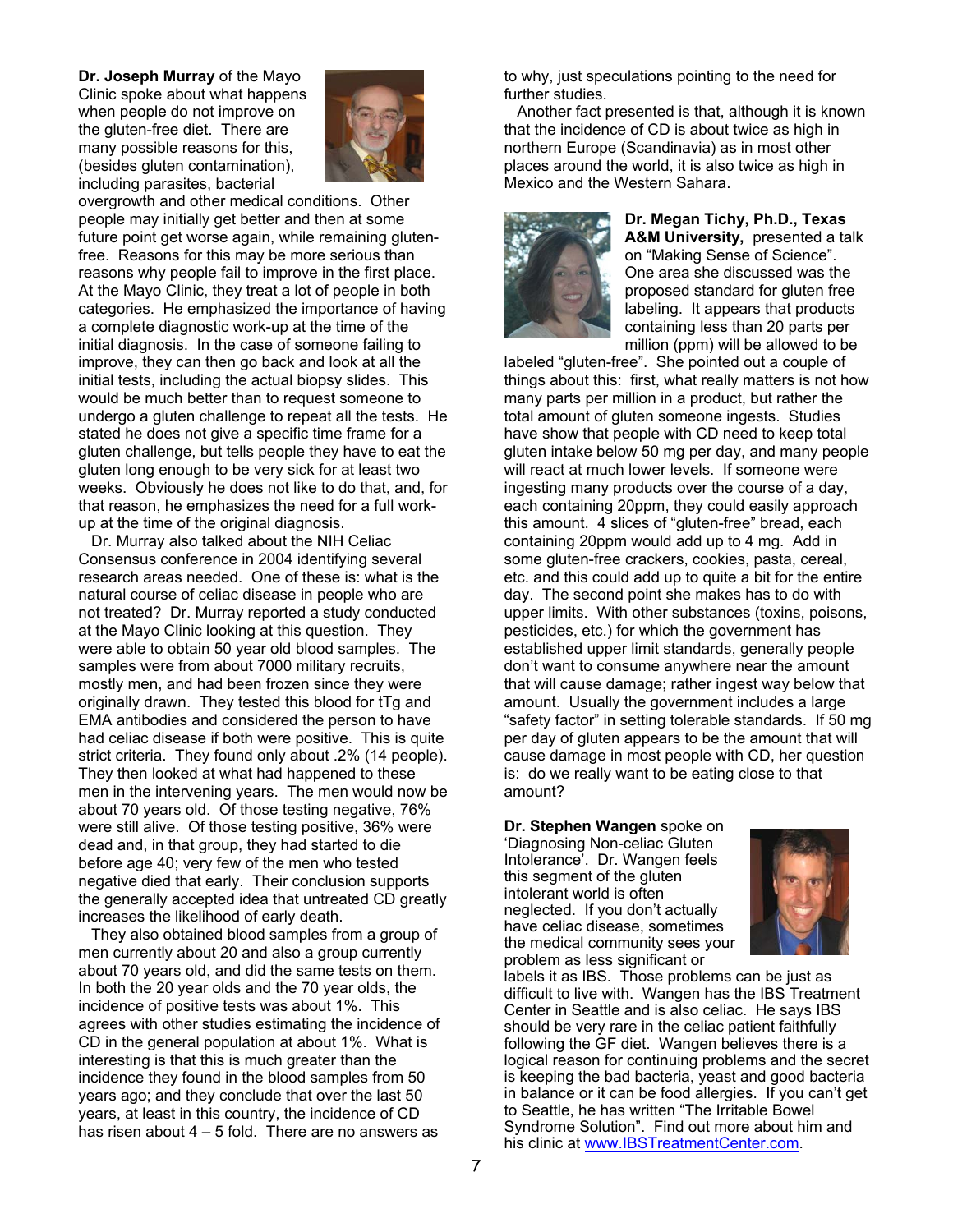### **Dr. Edward Hoffenberg from Denver** discussed



controversies about screening people for celiac disease if they have another condition known to be highly associated with CD. Currently, people with thyroid disease are not screened, even though they typically have a higher incidence of CD compared to the general public, unless they have other symptoms. However, it is

different with Type 1 Diabetes (Insulin-Dependent Diabetes, which most often develops in childhood). Most studies have found that  $4 - 10\%$  of people with Type 1 Diabetes have CD, and a couple of studies found a much higher incidence. Should we screen at diagnosis? Reasons in favor include improved blood glucose control, prevention of other problems (low bone density, poor growth, anemia, liver problems, etc.) Reasons against include overwhelming the family with all the changes in dealing with a glutenfree diet, a diet to control the blood sugar and all the other issues involved in managing diabetes, not to mention normal childhood issues, and the likelihood of poor adherence to any necessary treatments. Should we wait? There are studies showing it does not harm the child to wait to start the GF diet (in terms of growth, bone density, blood glucose control and other nutritional parameters); yet there are other studies showing that some children will suffer in these areas if not started immediately on a GF diet. Type 1 Diabetes must be dealt with but it's Dr. Hoffenberg's opinion to wait to start the GF diet. He says the course of Celiac Disease is still unclear – from when blood antibodies elevate to when there is actual damage to when serious symptoms become apparent, and he feels it is still unclear at what point in this process the GF diet should be initiated. There obviously needs to be much more research.

**Dr. Mara Matison** and her husband, **Dainis**, co-wrote **Cecelias Marketplace Grocery Shopping Guide** after she was diagnosed with CD. They struggled on every trip to the grocery



store with the incessant phone calls to the food manufacturers, and this guide is the result. Check them out at www.ceceliasmarketplace.com and sign up to get a free **GF Product of the Day** email.



Author and mom, **Jennifer Cinquepalmi**, gave great tips in her talk on "Cooking and Baking for Celiac Kids." She talked about GF food items she keeps on hand. Her book includes Cold Lunch Ideas, Thermos Lunch Ideas, and Foil Lunch Ideas. Find

her book, **The Complete Book of Gluten-Free Cooking**, at www.aidantbooks.com. She brought samples. Her Chocolate Mint Bars were great. She shared two recipes with us (see recipe section pg 5).

#### **Extra GIG Tips**

**1. Kinnikinnick** has toaster bags you can order online under "Xtra Products." They come 2 per package for \$9.88 and can be used up to 100 times each. They're perfect for travel, protecting your toast in a common-use toaster. Go to www.kinnikinnick.com or call toll free 1-877-503-4466.

**CSA** has "Toast It" bags that also come 2 to a package for \$5.00. Info says "reusable." Go to www.csaceliacs.org or call them at 877-CSA4CSA, toll free.

**2. Breads from Anna** mixes are all natural with no refined sugars used. They're high in protein and fiber, have outstanding taste and texture and almost all of them are not only gluten free but also corn, dairy, soy, rice and yeast free. New products this fall: Three Seed Bread, Rosemary Herb Bread, Cranberry Bread and Pizza Crust. Go to www.glutenevolution.com or call (877)354-3886.

**3.** Find free access to the world's largest on-line directory of gluten free restaurants at www.glutenfreeonthego.com. There are thousands of listings in North America—over 4500 worldwide.

**4.** Executive Chef Aaron Flores (the chef responsible for the great meals served at the CSA convention each year) is hosting a **"Gluten Free Cooking Expo"** at his Doubletree Hotel Chicago Oakbrook Sept. 12-13. Great for the novice or experience GF cook. There will be cooking demos with samples, gourmet GF breakfast and lunch, a GF product showcase & GF beer and liquor tasting. For more info, go to www.glutenfreeclasses.com or call 708-763-8255.  $\mathcal{L}_\text{max}$  and  $\mathcal{L}_\text{max}$  and  $\mathcal{L}_\text{max}$  and  $\mathcal{L}_\text{max}$ 



**Denver Chapter members (left to right) Diane Moyer, Donna DeVisser, Karen Cranford and Melissa Jory attend this year's Gluten Intolerance Group conference held in Dallas.** 

**Thanks to all members for attending and summarizing the talks and Karen Cranford for putting this article together**

#### **Confidentiality**

The Denver CSA chapter respects your right for privacy. On the membership renewal form, there is a new added section regarding confidentiality. We are requesting your permission to share your information with other celiac members within the organization for official CSA chapter business. The list will never be sold or given to anyone for any reason. When you renew your membership, please sign on the line authorizing CSA to share your information as needed. Thank you.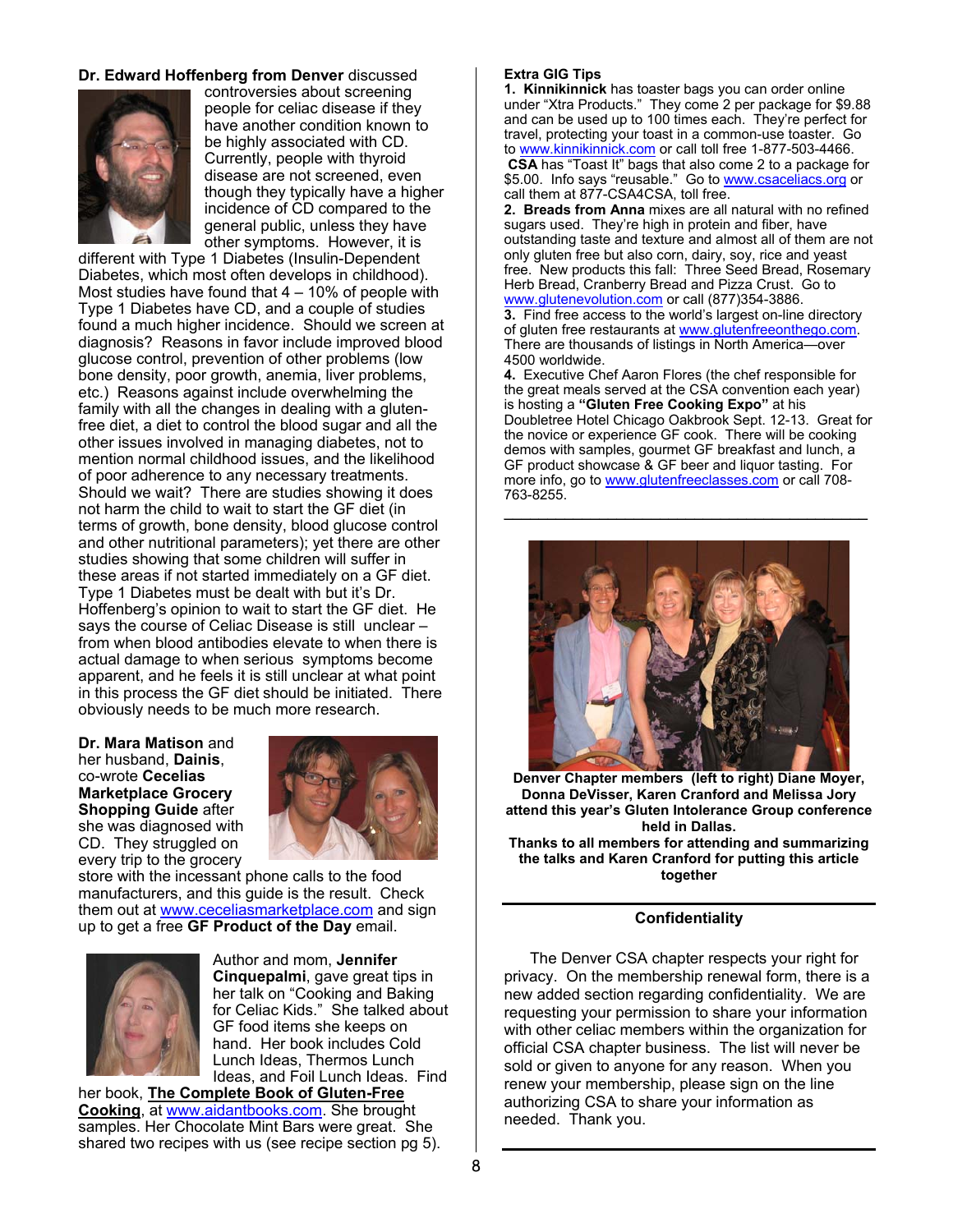### **Chapter Board Members**

| Gina Meagher, President                                       | 303-279-9382                        |  |  |  |
|---------------------------------------------------------------|-------------------------------------|--|--|--|
| Mary Anderies, Co-VP Programs                                 | gmeagher@q.com                      |  |  |  |
|                                                               | Mary@AnderiesConsulting.com         |  |  |  |
| Programs, Co-V.P OPEN POSITION<br>Mike Brook, Membership V.P. | 303-858-0822                        |  |  |  |
|                                                               |                                     |  |  |  |
| Kathy Craig, Treasurer                                        | mikebrook@aol.com<br>303 480-9347   |  |  |  |
|                                                               | kicraig@yahoo.com                   |  |  |  |
| Anita Pollock, Secretary                                      | 303-507-2101                        |  |  |  |
|                                                               | apollock@stmaryland.com             |  |  |  |
| Margo Scharer, Newsletter                                     | 303-440-5565                        |  |  |  |
|                                                               | margo.scharer@yahoo.com             |  |  |  |
| Karin Parker, Electronic Communication & Cel- Kids            |                                     |  |  |  |
|                                                               | 303-797-4808                        |  |  |  |
|                                                               | karinparker@juno.com                |  |  |  |
| Jennifer Parker, Cel-Kids                                     | 303-933-5992                        |  |  |  |
|                                                               | jerparker@comcast.net               |  |  |  |
| Donna DeVisser, Database                                      | 303-973-4613                        |  |  |  |
|                                                               | sdevisser@msn.com                   |  |  |  |
| Joan Van Loozenoord, Librarian                                | 303-933-1565                        |  |  |  |
|                                                               | jkvanlooz@comcast.net               |  |  |  |
| Mary Morgan, Sales-Meetings                                   | 303-290-9134                        |  |  |  |
|                                                               | stumorgan@comcast.net               |  |  |  |
| Carol Kendall, Sales-Meetings                                 | 303-470-3261                        |  |  |  |
|                                                               | bealsio@qwest.net                   |  |  |  |
| Don and Jeanne Smith, Mail Order Coordinator                  |                                     |  |  |  |
|                                                               | 303-794-7258                        |  |  |  |
|                                                               | donsmith6834@comcast.net            |  |  |  |
| Arnie Peterson, Web Master                                    | 303-683-1461                        |  |  |  |
|                                                               | csadenver17@yahoo.com               |  |  |  |
| Bonnie Atherton, Product List                                 | 303-756-8970                        |  |  |  |
|                                                               | rjath@earthlink.net                 |  |  |  |
| Carol Fenster, Media                                          | 303-741-5408                        |  |  |  |
|                                                               | carol@savorypalate.com              |  |  |  |
| Laura Determan, Retired Dietician                             |                                     |  |  |  |
|                                                               | 303-757-3982                        |  |  |  |
|                                                               | lddet@email.msn.com                 |  |  |  |
| Diane Moyer, MS, RD, CDE                                      | 720-560-3734                        |  |  |  |
|                                                               | dhmoyer@juno.com                    |  |  |  |
| Tom Borgen, Past President                                    | 303-791-7731                        |  |  |  |
|                                                               | Thomasborgen@qwest.net              |  |  |  |
| Mary Ann Peterson, Past President                             | 303-683-1461                        |  |  |  |
|                                                               | mapete1130@aol.com                  |  |  |  |
| Dr. Ed Hoffenberg, Pediatric Med Advisor                      |                                     |  |  |  |
|                                                               | 303-861-6669                        |  |  |  |
|                                                               | Hoffenberg.edward@tchden.org        |  |  |  |
| Dr. Robert Dahl, Medical Advisor                              | 303-463-3900                        |  |  |  |
| CEDAR Project, Iman Taki, CEDAR Coordinator                   |                                     |  |  |  |
|                                                               |                                     |  |  |  |
|                                                               |                                     |  |  |  |
|                                                               | 303-724-7544<br>iman.taki@uchsc.edu |  |  |  |



# FAQ:

 **Common issues, concerns and questions:** 

- **Q.** How do I maintain a Gluten Free diet on a very low income? Are there any shortcuts or hints on how I can be healthy and save money?
- **A.** It is not an inexpensive diet. However, there is sometimes help through hospitals, or state and local programs. There are more and more GF mixes, foods etc. available at traditional grocery stores such as King Soopers. As well, discounted stores, such as Wal-Mart are starting to carry more GF products. In addition, some mainstream items that are often on sale include corn tortillas, plain brown or white rice, pasta sauces, tuna, and soups. Some Progresso and Campbell's Ready-to-Eat soups are gluten-free and often on special.
- **Q.** Are spice blends gluten free, such as spice curry, and Chinese Five Spice?
- **A.** The big concern with spice blends such as curry and Chinese Five Spice powder are that they may contain flour as an anti-caking agent. However, flour is rarely added to the pure varieties such as Penzey and McCormick. To be doubly certain that any brand is safe, you should always check with the company before using.
- Q. I was diagnosed with thyroid disease 10 years ago and was just diagnosed with celiac disease 4 months ago. Is there any chance these diseases are related?
- **A.** People with celiac disease tend to have other autoimmune diseases. The connection between celiac disease and these diseases may be genetic. These diseases include:
	- thyroid disease
	- systemic lupus erythematosus
	- type 1 diabetes
	- liver disease
	- collagen vascular disease
	- rheumatoid arthritis
	- Sjögren's syndrome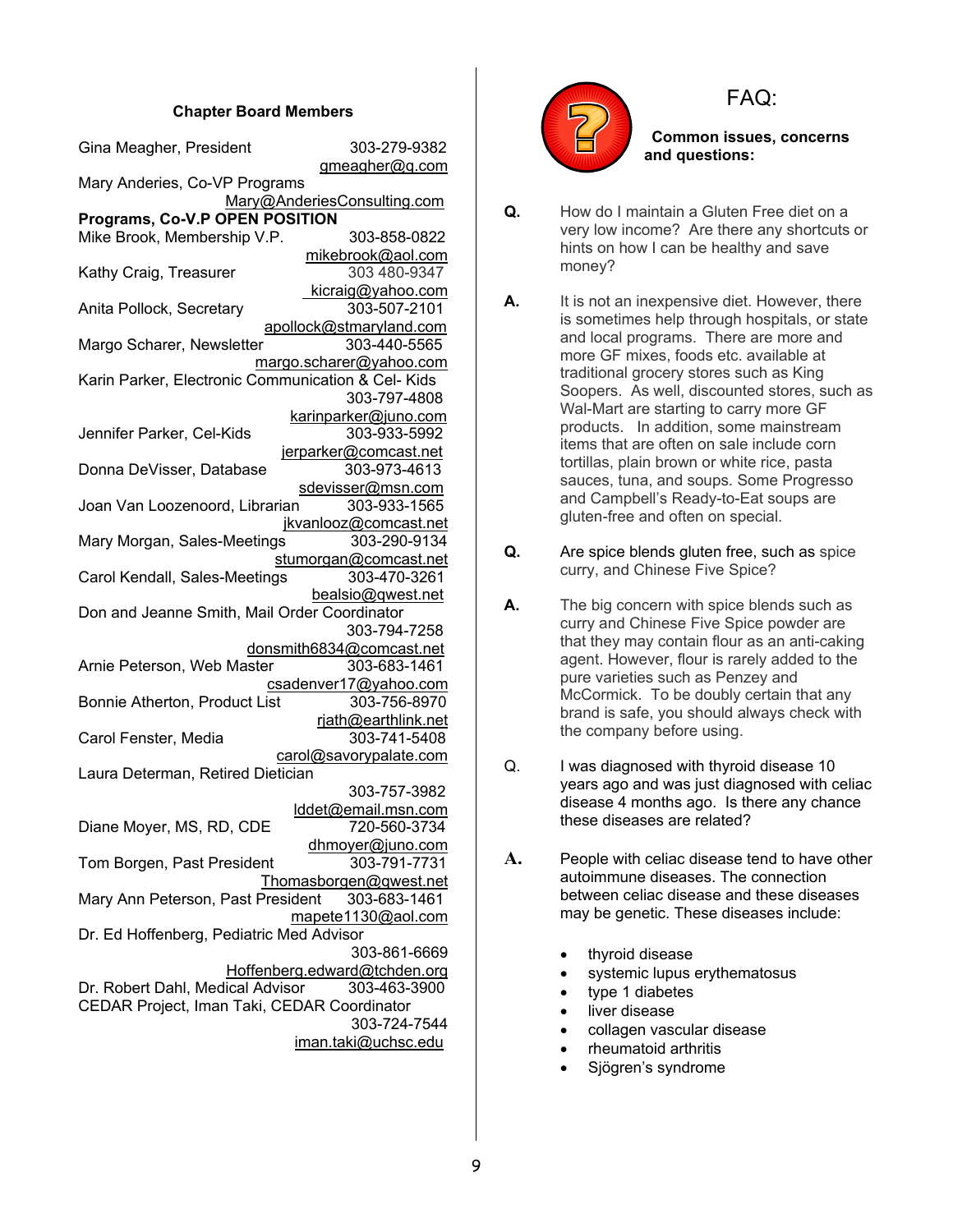### **Meet Your Neighborhood Celiac Resource Contact**

Below are the resource contacts in eleven neighborhood areas in Metro Denver, as well as resource contacts throughout Colorado. If you have questions or are not sure which area is your neighborhood, please contact Mike Brook, at 303-858-0822 or email mikebrook@aol.com.

 As the neighborhood resource groups have progressed, some areas join together for activities. Flexibility is the keyword, as area needs and/or interests change. The objective in setting up these various areas has been to provide an additional way for celiacs to interact and support each other.

 Any member can attend any huddle/activity they want by calling the huddle's contact. Regardless, the Denver Metro Chapter #17 is the umbrella organization for all of our members wherever they live.

| <b>Metro Denver Areas</b>                                                               | Contact               | <b>Phone</b> | <b>E-Mail</b>             |
|-----------------------------------------------------------------------------------------|-----------------------|--------------|---------------------------|
| <b>BD: Boulder, Lafayette,</b>                                                          | Barbara Sanford       | 303-499-7259 | barbarasanford@comcast.nt |
| Louisville, Longmont                                                                    | <b>Beth Macht</b>     | 303-665-7558 | elizabethwm@yahoo.com     |
| <b>DEN-C: Central Denver</b>                                                            | Laura Determan        | 303-757-3982 | lddet@msn.com             |
| City/County                                                                             | Andrea Loughry        | 303-722-6284 | oppermanda@netzero.net    |
| <b>DEN-N: Westminster,</b><br>Commerce City, Brighton,<br>Northglenn, Thornton          | Darci Kunard          | 720-214-3144 | kdarci@yahoo.com          |
| <b>DEN-S: Centennial &amp; Grnwd</b>                                                    | <b>Cathy Curtiss</b>  | 303-771-8029 | cmc1974@msn.com           |
| Vlg. (W/I-25), Englewood, zips:<br>80120, -21, -22,                                     | Louise Williams       | 303-798-3415 | willou@comcast.net        |
| <b>DEN-W: Lakewood</b>                                                                  | <b>Betty Morris</b>   | 303-238-5145 | wabe22204@comcast.net     |
| E: Aurora, zips: $80231$ &<br>80247                                                     |                       |              |                           |
| NW: Arvada, WheatRidge,<br>Zips: 80021&80212                                            | Laura Meek            | 303-467-0608 | Imbmeek@juno.com          |
| S: Highlands Ranch, Lone Tree,                                                          | Mary Ann Peterson     | 303-683-1461 | mapete1130@aol.com        |
| Castle Rock                                                                             | Cheryl Borgen         | 303-791-7731 | pricer15@qwest.net        |
| <b>SE: Centennial &amp; Greenwood</b><br>Vlg. (E/I-25), SE Aurora, Parker,<br>Elizabeth | Gale McGrevey         | 303-766-7096 | gmcgrevey@att.net         |
| SW: Littleton, Ken Caryl,                                                               | Joan Van Loozenoord   | 303-933-1565 | jkvanlooz@comcast.net     |
| Roxborough                                                                              | Jennifer Parker       | 303-933-5992 | jerparker@comcast.net     |
|                                                                                         | Nancy Lindsey         | 303-973-1279 | n-lindsey@comcast.net     |
| W: Golden, Evergreen,                                                                   | <b>Beverley Haney</b> | 303-670-0063 | mrsbevins@q.com           |
| Morrison                                                                                |                       |              |                           |

### **Other Colorado Area Contacts**

| <b>Colorado Springs Area</b> | Marie Pizzolatto  | 719-572-0548 | celiacfamily@yahoo.com |
|------------------------------|-------------------|--------------|------------------------|
|                              | Ginger Ludwig     | 719-598-6748 | ginglud@aol.com        |
| <b>Northern Colorado</b>     |                   |              |                        |
| Ft. Collins                  | <b>Judy Siple</b> | 970-493-9674 | jabms@frii.com         |
| <b>Berthoud</b>              | <b>Bill Evl</b>   | 303-772-3155 | billeyl@yahoo.com      |
| Loveland                     | Dave Shaw         | 970-669-4233 | davshaw49@comcast.net  |
| Greeley                      | Mary Grauerholz   | 970-352-6122 | mcholz@aol.com         |
| <b>Western Colorado</b>      |                   |              |                        |
| <b>Grand Junction</b>        | Kathye Holland    | 970-255-0511 |                        |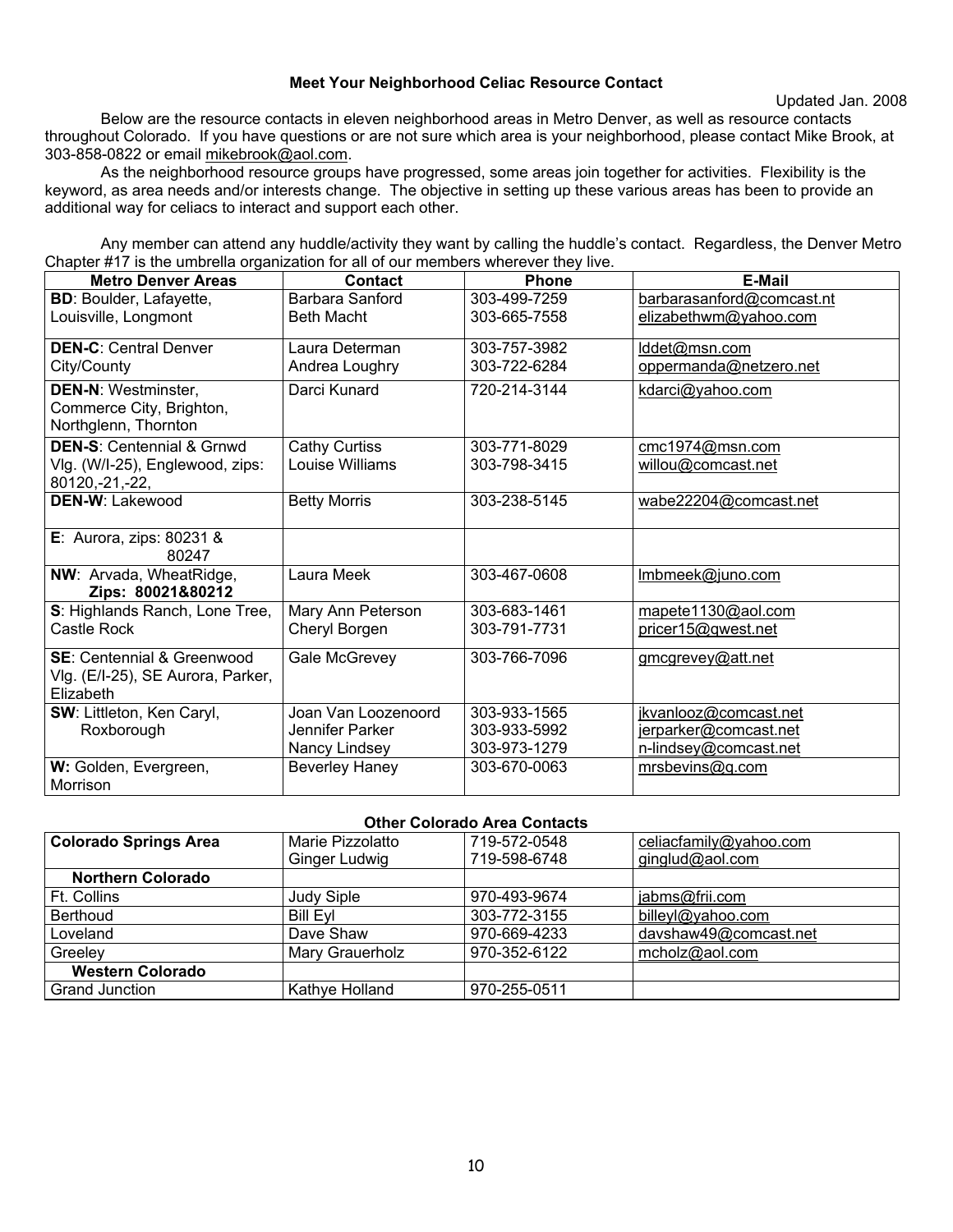|                                                                                                                                                                                                                                             |                    | <b>MEMBERSHIP APPLICATION FORM</b><br>Denver Metro Chapter #17 of CSA/USA, Inc.<br>(a non-profit organization) |                  |
|---------------------------------------------------------------------------------------------------------------------------------------------------------------------------------------------------------------------------------------------|--------------------|----------------------------------------------------------------------------------------------------------------|------------------|
|                                                                                                                                                                                                                                             |                    | Your best local resource for celiac information, support and gluten-free socializing.                          |                  |
| Dues are \$15.00/year For more information, call Donna DeVisser at 303-973-4613<br>Make check payable to "Denver Metro Chapter #17, CSA/USA"<br>Mail check and form to: Donna DeVisser, 2675 Van Gordon Dr. Lakewood CO 80215-7001<br>NAME: |                    | Please join us.<br>PHONE:                                                                                      |                  |
| ADDRESS:                                                                                                                                                                                                                                    |                    |                                                                                                                |                  |
| CITY, STATE, ZIP CODE:                                                                                                                                                                                                                      |                    |                                                                                                                |                  |
| E-MAIL:                                                                                                                                                                                                                                     |                    |                                                                                                                |                  |
| This is a renewal _____There is no change in my address/phone _____Interested in Volunteering                                                                                                                                               |                    | Please list yourself and all members of your immediate family who have Celiac Disease                          |                  |
| <b>NAME</b>                                                                                                                                                                                                                                 | Circle one         | <b>NAME</b>                                                                                                    | Circle one       |
|                                                                                                                                                                                                                                             | Child/Adult        |                                                                                                                | Child/Adult      |
|                                                                                                                                                                                                                                             | Child/Adult        |                                                                                                                | Child/Adult      |
| Denver CSA keeps all information confidential and never shares or sells to any outside individual or organization!                                                                                                                          |                    |                                                                                                                |                  |
| I authorize Denver CSA to share my contact information for official chapter business.                                                                                                                                                       |                    |                                                                                                                | (please initial) |
| Have you received a Celiac Disease Information Packet? ________ Yes _______                                                                                                                                                                 |                    | No                                                                                                             | 07/08 NL         |
|                                                                                                                                                                                                                                             |                    | For information on the national CSA/USA, call 1-877-272-4272<br>or go to www.csaceliacs.org                    |                  |
|                                                                                                                                                                                                                                             | <b>ORDER FORM</b>  |                                                                                                                |                  |
| <b>2007 GLUTEN-FREE PRODUCTS LIST</b>                                                                                                                                                                                                       |                    | <b>DENVER METRO CHAPTER CSA/USA</b>                                                                            |                  |
| Quantity:                                                                                                                                                                                                                                   | \$10.00<br>X.      | $=$                                                                                                            | \$               |
| NAME:                                                                                                                                                                                                                                       | (includes postage) | PHONE:                                                                                                         | Total            |
| <b>ADDRESS:</b>                                                                                                                                                                                                                             |                    |                                                                                                                |                  |
| CITY, STATE, ZIP CODE:                                                                                                                                                                                                                      |                    |                                                                                                                |                  |
| Make check payable to "Denyer Metro Chapter CSA/USA" and send with form to:                                                                                                                                                                 |                    |                                                                                                                |                  |

Make check payable to "Denver Metro Chapter CSA/USA" and send with form to: Don and Jeanne Smith, 6834 S. Franklin Circle, Centennial, CO 80122. For questions, call Don Smith at 303-794-7258.

I